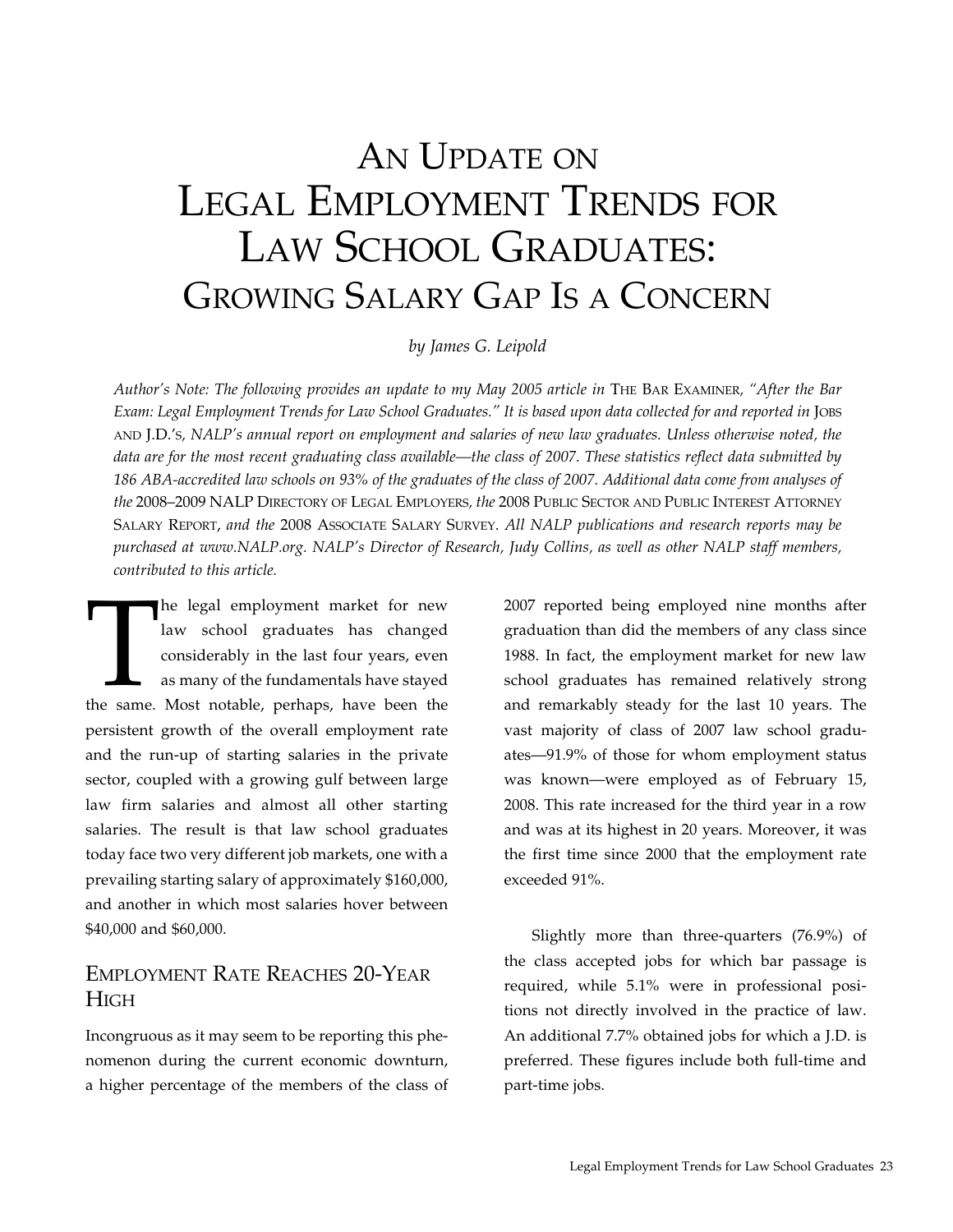Since 1997, the employment market for new law graduates has stood close to or above an 89% employment rate. This contrasts sharply with the early and mid 1990s, when employment rates were in the 84% to 85% range—for the classes of 1992 and 1993 NALP reported employment rates of 83.5% and 83.4%, respectively. More recently, employment rates have been consistent with the overall strength and growth of the private sector legal economy, which, by virtually every measure, through the second quarter of 2007 had shown steady growth for seven years. (This was the period that followed the dot-com bust and 9/11, events which triggered the last significant slowdown in the legal economy.)

Beginning in the third quarter of 2007, however, the legal economy began to slow, and that slowdown has accelerated considerably through October 2008. The full extent of the impact of that slowdown on the employment rate for new law school graduates remains to be seen, and as this article goes to press, financial markets remain volatile. At least one major law firm has faced dissolution, and associate layoffs have been reported at a number of law firms across the country. The fall recruiting season that is currently under way has seen law firms proceed with caution and law students proceed with no small amount of anxiety. Members of the classes of 2008 and 2009 certainly face a less robust legal hiring market than the members of the classes that immediately preceded them.

The employment rate for new law school graduates is measured as of February 15 of the year following graduation from law school, to allow for bar passage and subsequent employment. However, because so much legal recruiting and hiring happen during the second year of law school, many members of the class of 2007 would have received offers for full-time employment in 2006, when the legal economy was still quite strong. The employment rate for the class of 2008 will be measured as of February 15, 2009, and reported in July of 2009. Because it will reflect many law firm offers made in August 2007, just as the economy was starting to slow, it will almost certainly show some softening. And while it is premature to have any sense of future numbers or trends, we are most likely to see the full impact of the current slowdown in the employment figures for the classes of 2009 and 2010. (Keep in mind that members of the class of 2009 completed second-year summer associate positions in August 2008, when many of them would have received offers to come back as full-time associates after graduation, and members of the class of 2010 participated in on-campus interviews in August and September 2008 for summer positions in 2009.)

## Bimodal Distribution of Starting **SALARIES**

The class of 2007 also reported higher starting salaries than any class that came before it, with the median salary of \$65,750 representing a jump of \$3,750 over the median salary of \$62,000 reported by the previous class. (As shown in Figure 1, however, the median and mean salaries have become increasingly meaningless in describing what salary new law school graduates might reasonably expect to earn.) That jump was driven almost entirely by increases in starting salaries at the largest firms. However, a strong employment market does not mean that every new graduate started work at a large firm at one of the heavily publicized \$160,000 salaries. In fact, just 16% of beginning salaries were \$160,000. Far more graduates, 38%, took positions at salaries of \$55,000 or less. Many more graduates started work in small firms of 50 or fewer lawyers or in non-firm settings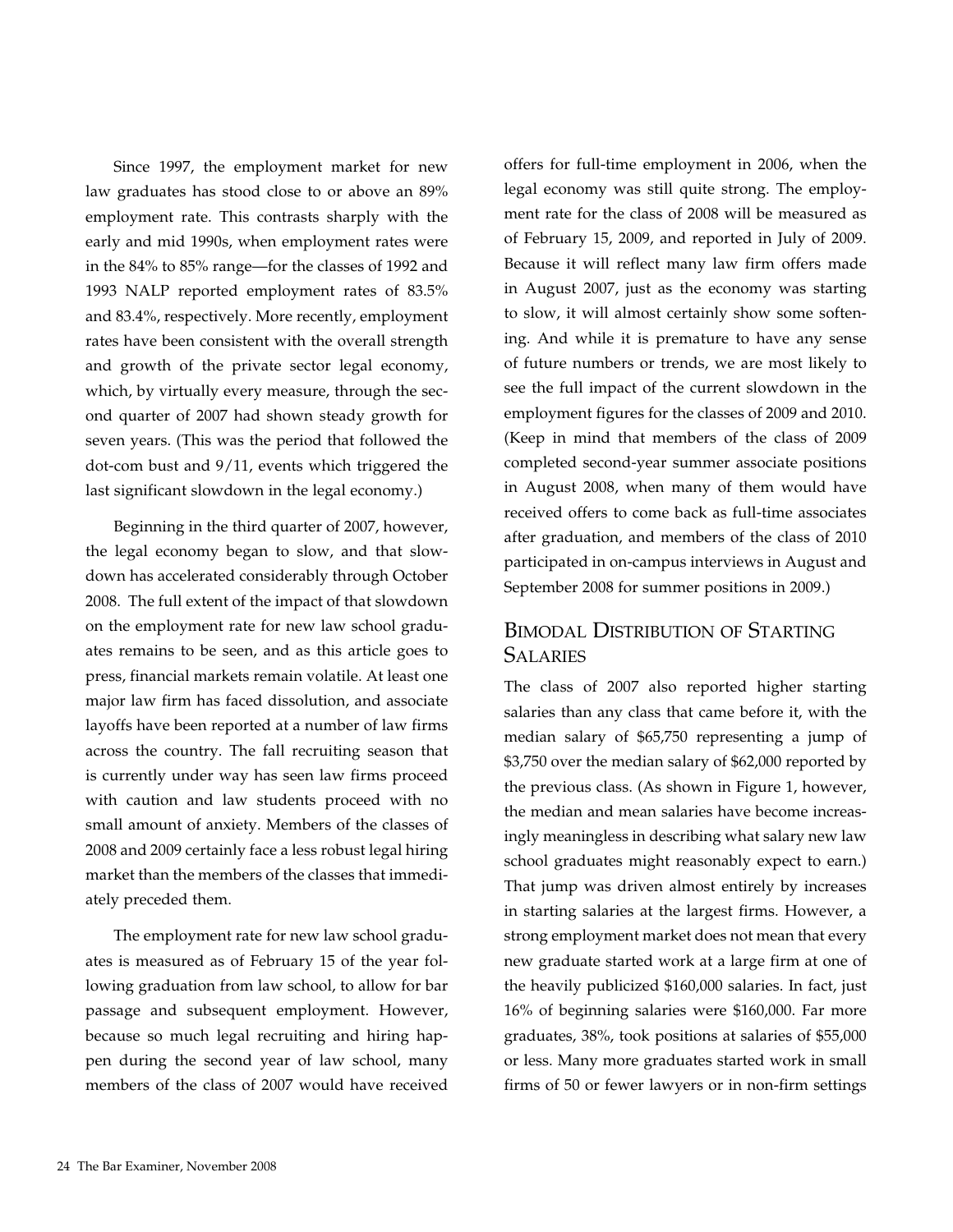(72% of those employed) than at firms of more than 100 lawyers (just 22% of those employed).

Because of the prevalence of high salaries in large law firms, in concert with the relatively stable salaries among other employers, the salary distribution for new law school graduates has two distinct peaks, as shown in Figure 1. The first peak in the graph reflects salaries of \$40,000 to \$60,000, with salaries of \$40,000 and \$50,000 each accounting for about 10% of salaries. Collectively, salaries in the \$40,000 to \$60,000



This bimodal distribution of starting salaries for law school graduates was not always the case, however. As recently as 1999, starting salaries for law school graduates assumed a much more normal bell-shaped curve. That shape changed dramatically in 2000 as large firms increased their starting salaries to \$125,000 from what had been a prevail-



ing salary of about \$90,000. Beyond just the amount of the increase, of more consequence for the salary distribution was how widespread the increase was. Suddenly, nearly 14% of salaries were reported at \$125,000, a proportion that can mostly be explained by an increasing percentage of jobs taken in large firms and the emergence of \$125,000 as the prevailing starting salary at those large firms. The result was, for the first time, two peaks, with the first one encompassing the \$30,000 to \$50,000 range. Thus, even though the peak to the left was fatter and accounted for more salaries—48% versus the 14% at \$125,000—never before had a single salary so dominated the landscape. The \$125,000 peak remained through 2005.

By 2006, the \$125,000 peak had disappeared, replaced by two smaller yet very distinct peaks at \$135,000 and \$145,000, which together accounted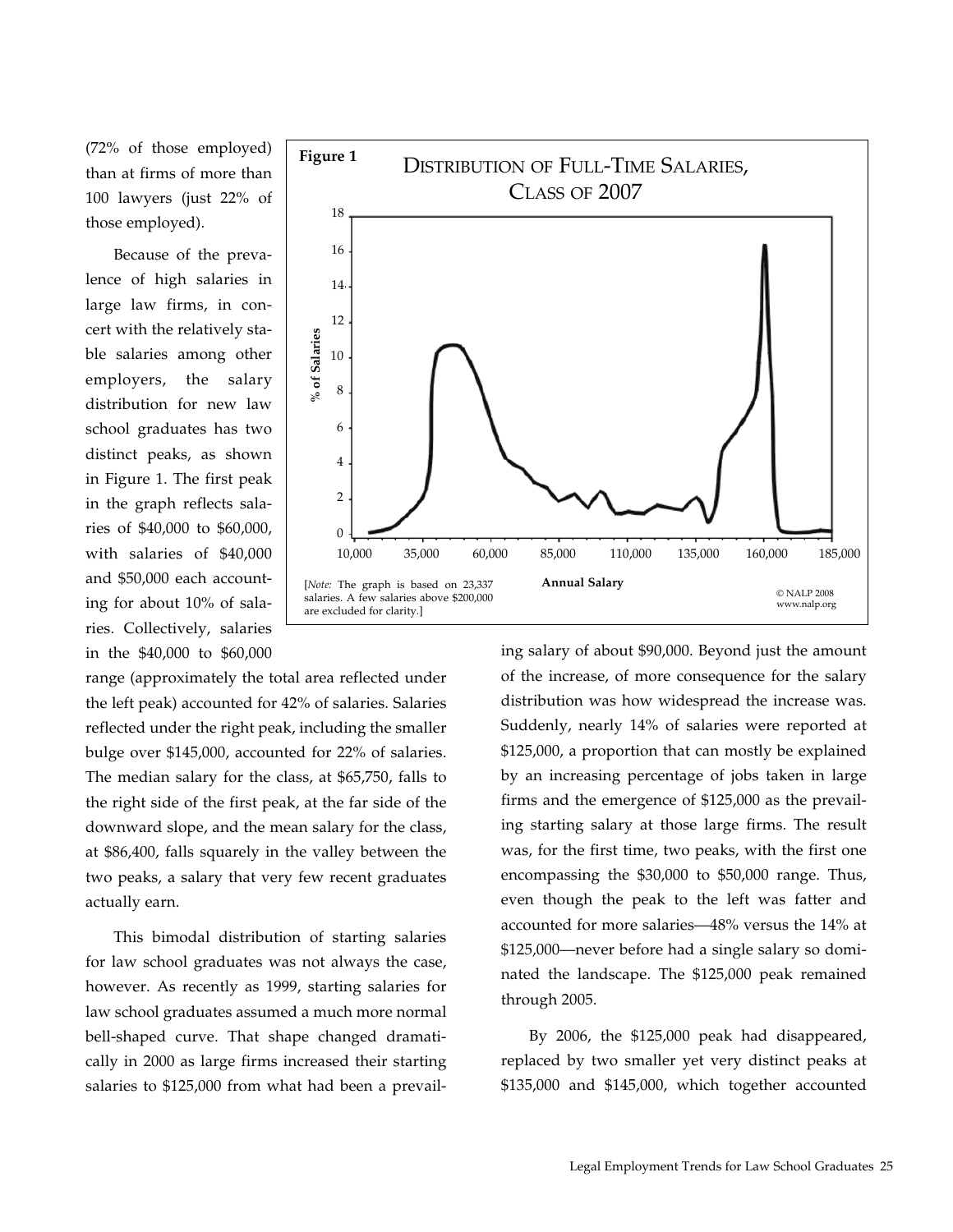for 17% of salaries. At the same time, salaries under the left-hand peak, between \$40,000 and \$60,000, were still more common (44%). As most large firms moved to a \$160,000 mark, the pattern for the class of 2007 shifted further still and the dramatic distribution shown in Figure 1 emerged. In fact, since 2000 the right-hand peak has marched steadily to the right, while the left-hand peak has remained more or less stationary.

This growing gap in starting salaries is of concern for many reasons, not the least of which is the fact that data on law student indebtedness suggest that students with starting salaries under both peaks graduate with about the same amount of student debt, and the overall amount of that debt continues to grow at a rate that far outpaces the average increase in starting salaries. (*See Law School Debt Among New Lawyers*, an *After the JD* monograph by Gita Wilder, January 2007, available as a free PDF download in the research section of NALP's website.)

### Where Do Law School Graduates WORK?

The distribution of employment settings where new law school graduates find their first jobs has been remarkably steady over time. Private practice remains the most common destination, followed by the public service sector. In fact, for the entire 34 years that NALP has been tracking the legal employment of law school graduates, private practice has been the most common employment setting for new lawyers. For the class of 2007, more than half of employed graduates (55.5%) took jobs in private practice, and since 1993, this figure has ranged only between 55% and 58%.

Public service employment of some type continues to be the second-most-common destination.

Taken together, government jobs (including jobs in the military), judicial clerkships, and public interest jobs accounted for 27.3% of the jobs accepted by the class of 2007, which compares with 26.9% for the prior year. About one in ten employed members of the class of 2007 (9.8%) accepted judicial clerkships, with state court clerkships accounting for just over half of all clerkships. Jobs with public interest organizations specifically accounted for 5.8% of all jobs, up from 5.4% for the prior year. The number of graduates taking public interest jobs has gone up measurably in recent years.

The third most common destination was business and industry, which accounted for 14.1% of all jobs, a figure little changed from the 14.2% reported for the class of 2006. This figure, which includes jobs of all types, legal and non-legal, matches the previous high in this category set in 1996 and is roughly double the rate recorded in 1989. About 34% of graduates taking business jobs were in jobs requiring bar passage, 30% were in jobs for which a J.D. is preferred, and 27% were in other professional positions. Only about 14% of business and industry jobs were as in-house legal counsel. About 12% of business jobs were reported to be with legal temporary agencies. Other common destinations within this category include banking and finance, technology and e-commerce, accounting, management consulting, and insurance.

The remaining members of the class of 2007 took academic jobs of some sort (1.8%), including teaching jobs of all sorts and administrative jobs within all sectors of education, or jobs where the employer type was not known (1.2%). Since 1983, academia has accounted for 2% or fewer of all positions taken by law school graduates. Law faculty jobs or jobs as law school administrators account for just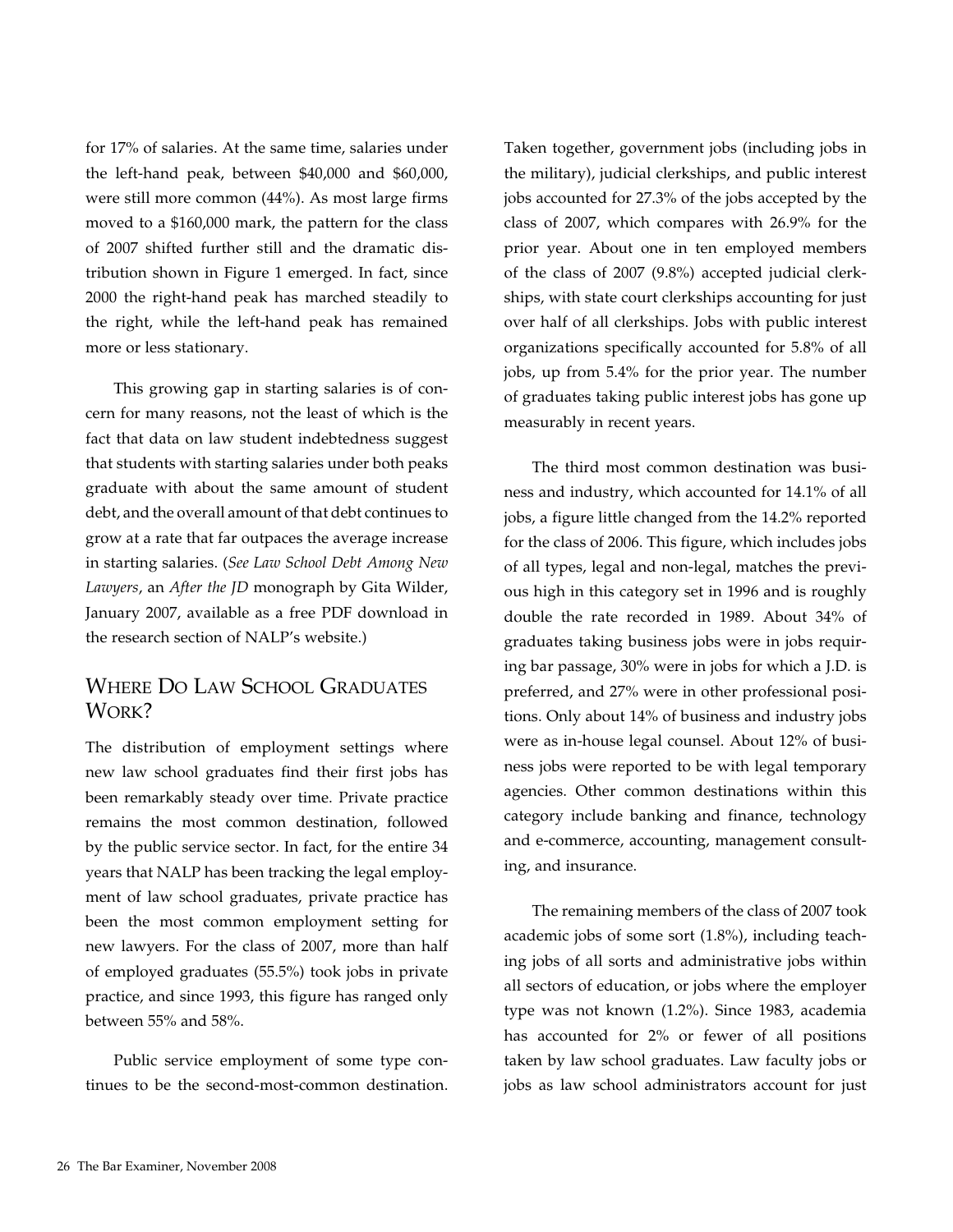16.4% of the academic jobs, or fewer than 40 actual jobs. (*See* Figure 2.)

## A Further Note on **SALARIES**

This article opened with the assertion that the gap between large law firm salaries and all other salaries has widened considerably and is continuing to widen. It is an assertion that bears a bit more exposition, starting with a further exploration of private practice salaries. Despite the publicity surrounding large law firms, of the eight firm-size categories tracked by NALP, jobs in very small firms of 2 to 10 lawyers were the most common, accounting for about



Nearly all starting salaries for all other sectors fall under the left-hand peak shown in Figure 1. The median starting salary for all government jobs was \$50,000, with jobs with the federal government paying the most and jobs with state governments paying the least. Judicial clerkship salaries were similar, with a national median of \$48,000, again with federal court clerkships paying slightly more and



state court clerkships paying slightly less. Salary figures for business and industry varied the most, reflecting the wide range of jobs captured in this category. Public interest employment brought with it the lowest starting salaries of all, with a national median of only \$42,000 and a compressed range in which ninety percent of all salaries fell between \$32,000 and \$65,000.

In addition to starting salary data from recent graduates entering public interest jobs, NALP conducts a biennial survey of public sector and public interest attorney salaries that provides attorney salary information by years of experience. NALP's 2008 Public Sector and Public Interest Attorney Salary Report demonstrates that, in general, public sector and public interest salary medians have increased only modestly since 2004. It also makes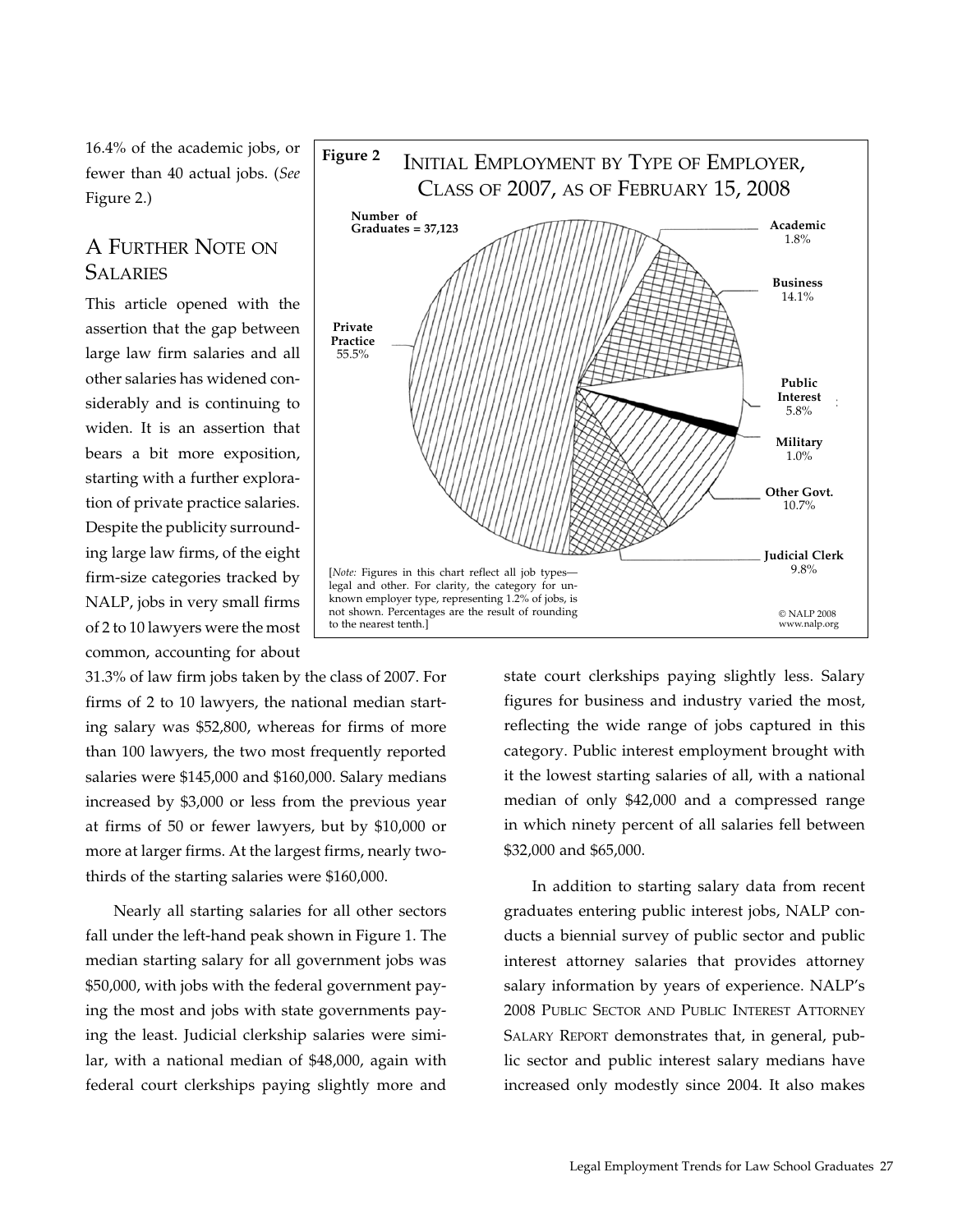clear that practice experience brings with it relatively modest salary increases, particularly within civil legal services organizations. For example, the median entry-level salary for a civil legal services attorney is \$40,000; at 11 to 15 years of experience, the median is only \$60,000. Pay for public defenders and local prosecuting attorneys is somewhat higher, starting in the mid-40s and increasing to about \$75,000 for those with

11 to 15 years of experience. This report, taken in tandem with its law firm companion piece—NALP's 2008 Associate Salary Survey highlights the stark distinctions between public sector/ public interest salaries and law firm salaries. The median starting salary at a law firm of 50 or fewer attorneys is \$80,000, compared with the \$40,000 median starting civil legal services salary. More startling still, the \$160,000 starting

ically there have been measurable differences in the initial legal employment outcomes for women and minorities compared to their male and non-minority counterparts, although these gaps or disparities have steadily diminished over time. Beyond initial employment, however, significant gaps in representation remain for women and minorities, particularly in the leadership ranks of the nation's law firms.

salary now typical of big firms in big cities is beyond what even the most experienced attorneys can reasonably expect at a public interest/public sector organization.

## Women and Minorities Entering the Profession

Perhaps not surprisingly, historically there have been measurable differences in the initial legal employment outcomes for women and minorities compared to their male and non-minority counterparts, although these gaps or disparities have steadily diminished over time. Beyond initial employment, however, significant gaps in representation remain for women and minorities, particularly in the leadership ranks of the nation's law firms.

According to the ABA, just over one in five (22.6%) members of the class of 2007 were minorities, marking a decade for which minority graduates have constituted one-fifth or more of the class.

Perhaps not surprisingly, histor-

By comparison, in 1984 less than 9% of graduates were minorities. Women continue to make up about half of the graduating class, as they have for nearly a decade, whereas in 1984 they made up only about 40% of the class.

Historically, relatively fewer women and minorities have entered private practice, compared with men and non-minorities. The class of 2007 was no exception. In 2007, 58.7% of employed men took jobs in

private practice, compared with 55% of women. Over the years this differential has shrunk. In 1982, the figures were 60.4% for men and 54.2% for women; in 1998, the respective figures were 58.4% and 52.4%. Similarly, for the class of 2007, employment in private practice for minorities as a whole was 55% compared with 57.6% for non-minorities. Again, this differential has decreased over time. For example, the differential was 59.4% versus 43.5% in 1982, and 56.7% versus 49.3% in 1997. Compared with men, women going into private practice are somewhat more likely to enter large law firms of more than 100 attorneys—42.6% versus 40.6%.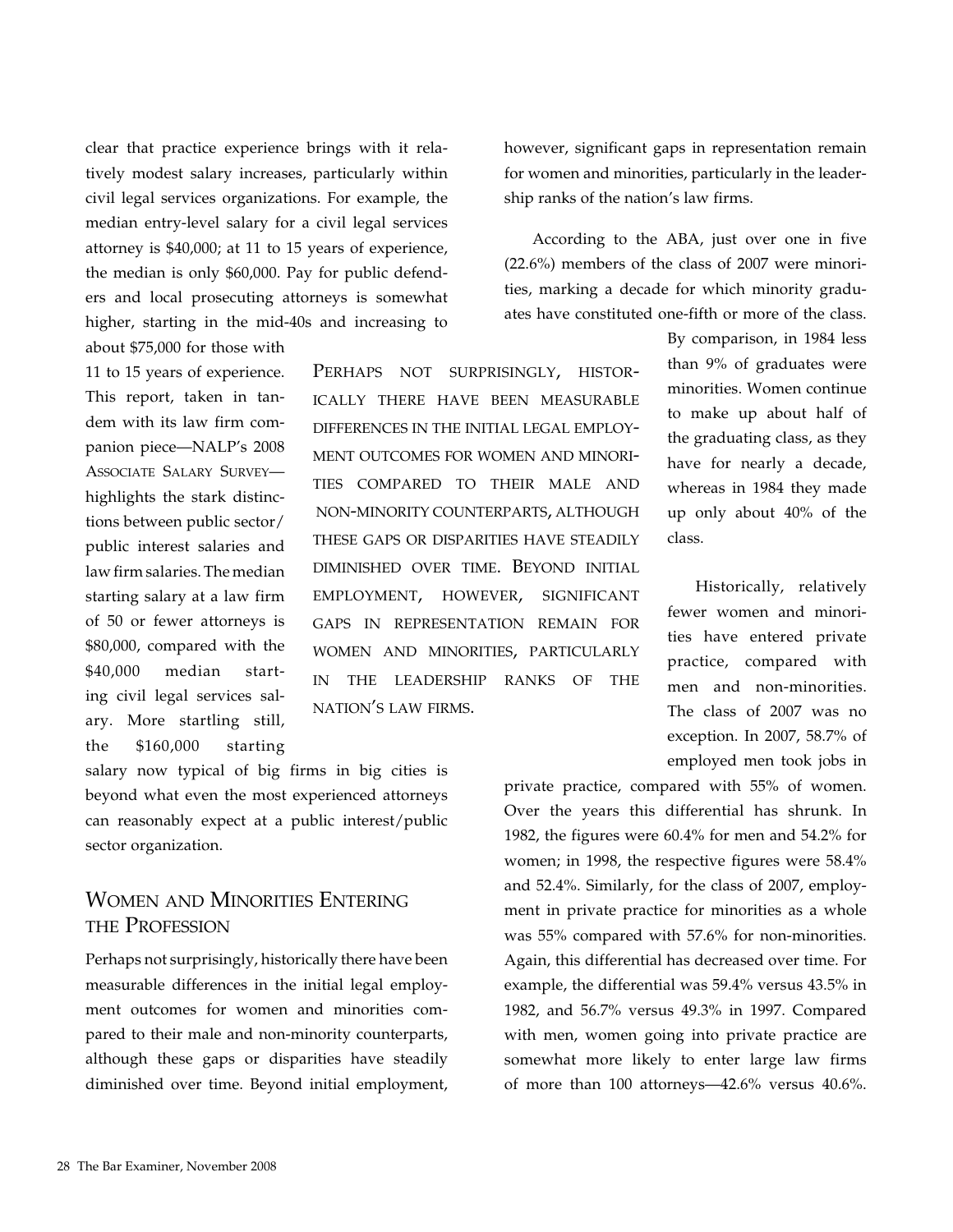The contrast between minorities and non-minorities is more pronounced. Of minorities going into private practice, half of them enter large law firms compared with 38.7% of non-minorities.

Other notable demographic differentials for the class of 2007, all of which are consistent with historic outcomes, include the following: A higher percentage of white and Asian/Pacific Islander graduates obtained jobs in private practice than did African American/Black graduates. About 48% of employed African American/Black graduates took jobs in private practice, compared to about 58% of employed white graduates and 59% of employed Asian/Pacific Islander graduates. Conversely, government jobs accounted for 15% of jobs taken by African Americans/Blacks, compared with 12% for white graduates. Hispanic, Native American, and African American/Black graduates were somewhat more likely to take public interest positions (8–9%), compared with white and Asian/Pacific Islander graduates (5–6%).

Overall, minority graduates were slightly more likely to be employed in public service positions than were non-minority graduates. About 29% of employed minority graduates and 28% of employed non-minority graduates accepted public service positions—government jobs, judicial clerkships, and public interest positions. In nearly all the years that NALP has been compiling graduate employment data, a higher proportion of minority than nonminority graduates have obtained public service positions, although the differential in general has been lessening over the years. The percentages for 2007 are a slight change from 2006, when for the first time the percentages for the two groups were about equal.

Finally, women more frequently took government, judicial clerkship, and public interest positions than did men. About 31% of employed women from the class of 2007 took these types of positions, compared with about 25% of employed men.

## Women and Minorities among the Ranks of Associates and Partners

Leaving the graduating class behind, the demographics of the partnership and associate ranks of law firms provide another window through which differences by race and gender can be measured. Most startlingly, perhaps, minority women constitute just 1.88% of partners in the nation's major law firms, and there are many jurisdictions where law firms report no minority women partners. This group is thus particularly underrepresented in the partnership ranks, even more so than minority men, who account for just 4.21% of partners. The representation of minority women partners is only slightly higher, 2.27%, at the largest firms of more than 700 lawyers.

These data come from analyses of the 2008–2009 NALP Directory of Legal Employers (NDLE), the annual compendium of legal employer data published by NALP. The 2008–2009 NDLE includes attorney demographic information for about 138,000 partners, associates, and other lawyers in over 1,500 offices, and for more than 12,000 summer associates in over 1,100 offices nationwide.

During the 15 years that NALP has been compiling this information, law firms have made steady, albeit slow, progress in increasing the presence of women and minorities among their lawyers and summer associates. In 2008, minorities accounted for 6.09% of partners in the nation's major firms, and women accounted for 18.74% of the partners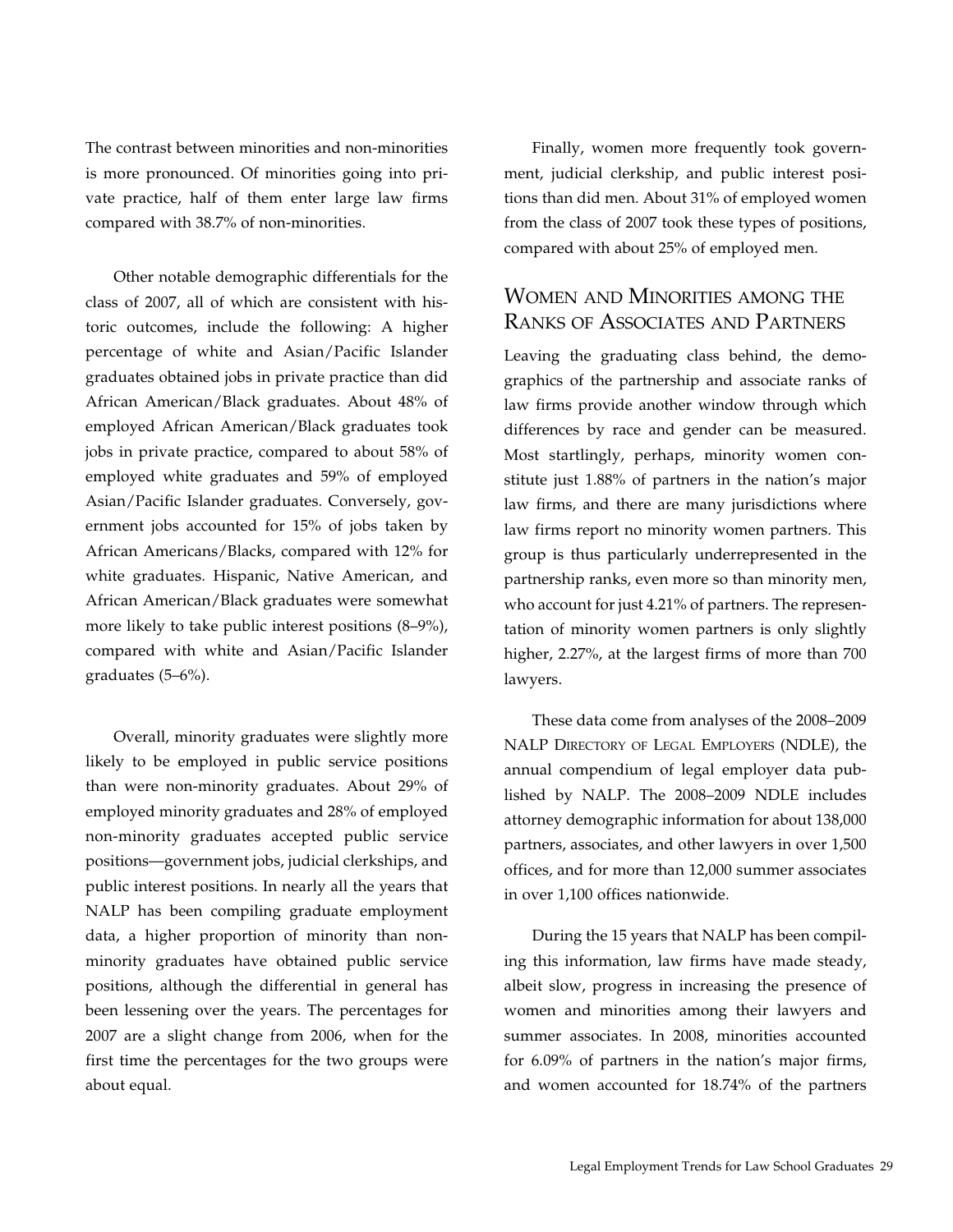in these firms. In 2007, the figures were 5.40% and 18.34%, respectively. In 1993, the first year for which NALP has comparable aggregate information, minorities accounted for 2.55% of partners and women accounted for 12.27% of partners. Looking at all lawyers represented, minorities now make up just over 12% of lawyers at these law firms,

women make up just under one-third of lawyers at these same firms, and minority women make up just 6% of lawyers at these firms.

Nationally, women and minorities continue to be much better represented in associate and summer associate ranks than in the partnership ranks. Women account for 45.34% of associates, minorities for 19.11% of associates, and minority women for 10.74% of associates. Each group lags in its representation by three to five percentage points compared to the population of recent law school graduates. Summer associate classes best reflect law

During the 15 years that NALP has been compiling this information, law firms have made steady, albeit slow, progress in increasing the presence of women and minorities among their lawyers and summer associates. In 2008, minorities accounted for 6.09% of partners in the nation's major firms, and women accounted for 18.74% of the partners in these firms. In 2007, the figures were 5.40% and 18.34%, respectively. . . . Looking at all lawyers represented, minorities now make up just over 12% of lawyers at these law firms, women make up just under one-third of lawyers at these same firms, and minority women make up just 6% of lawyers at these firms.

school enrollment, with women comprising 45.42%, minorities 24.04%, and minority women 12.99% of summer associates in 2007. Minority representation in summer programs slightly exceeded the minority representation among law students for the fourth year in a row.

This suggests that law firms are doing a very good job on the front end, recruiting women and minorities into their summer programs. But what these numbers confirm is what many other studies have shown—that women and minorities leave their law firm jobs at a higher rate than their male and non-minority colleagues. The real challenge in making more rapid change is improving the retention of female and minority lawyers. Unfortunately, NALP does not have similar data for women and minority

> attorneys over time in public sector and business and industrial work settings.

#### In the End

Legal employment data collected by NALP in 2008 provides a mixed bag of good news and bad. First, it is clear that in the grand sweep of nearly 35 years of tracking the initial employment outcomes of law school graduates, we see the remarkably steady state of employment patterns, and more recently, certainly in the last 10 years, legal employment outcomes for each graduating class have become all but predictable. The actual employment rate can vary by several percentage points based on the

economy, but the patterns of job distribution of those who are employed vary little with time.

The legal economy follows the national economy for the most part, and the lag time with which law firms in particular react to economic slowdowns has diminished considerably in recent times. Thus, with the current downturn in the national and legal economies, we are likely to see some